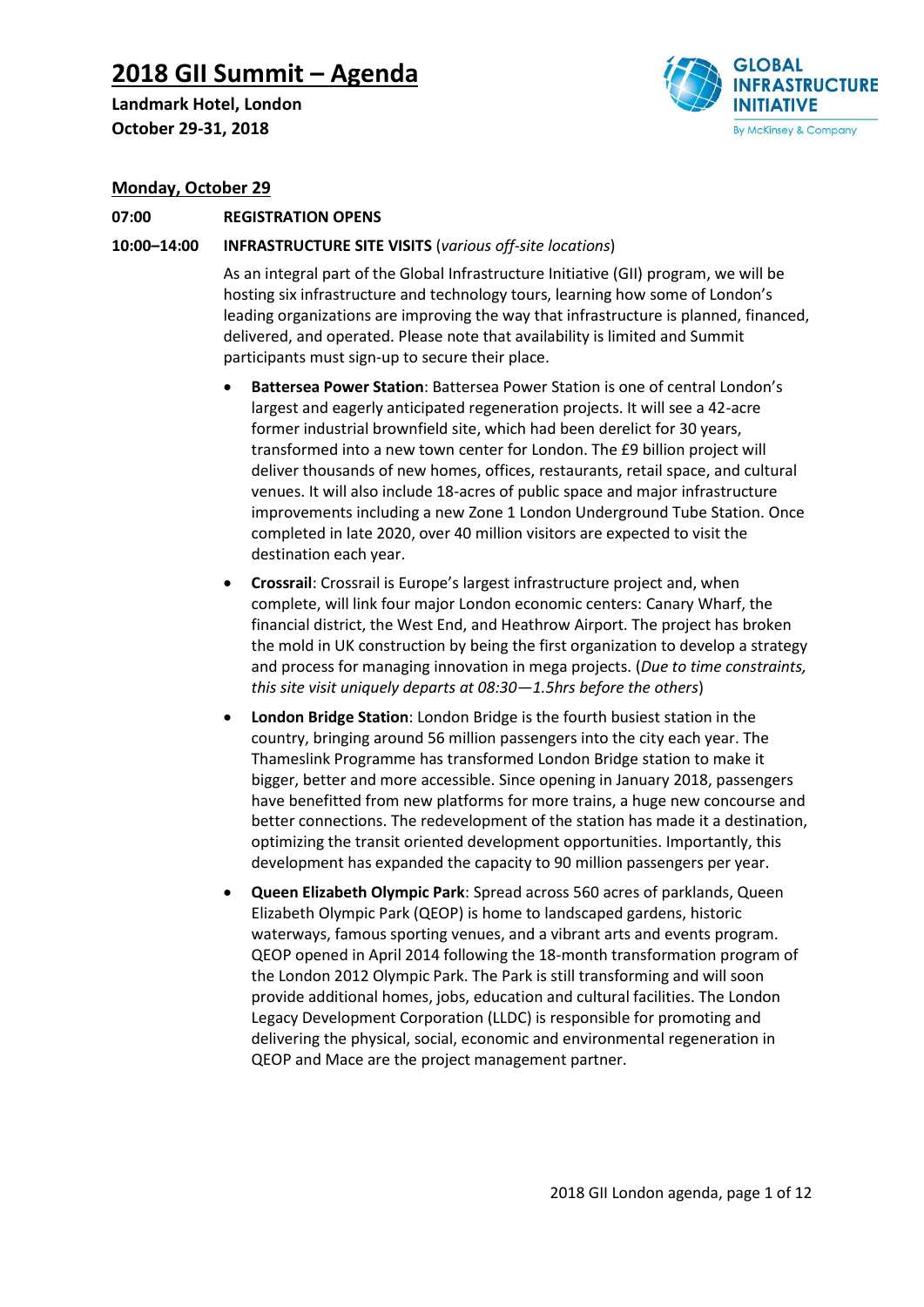## **10:00–14:00 INFRASTRUCTURE SITE VISITS** (*continued*)

- **Thames Tideway Tunnel**: Tideway is the organization delivering the Thames Tideway Tunnel, a 25km sewer tunnel needed to prevent an annual average of 20 million tons of untreated sewage discharge from entering the River Thames. The project will upgrade London's sewerage system to cope with the demands of the city well into the 22nd century. Built from three main construction drive sites in Fulham, Battersea and Southwark, the Thames Tideway Tunnel is expected to take up to seven years to build, at a cost of £4.2 billion. It will require the use of 24 construction sites, 11 of which are located along the river bank.
- **TfL's Network Management Control Centre**: Transport for London (TfL) is the integrated transport body that runs nearly all the transport in London. TfL operates London's transport system from two control centers in one location. Given the breadth and varying age of the services, a wide variety of technical tools are used to keep the city moving. The interface between highly automated systems and human intelligence deals with complex situations every day, from the routine challenges of peak demand to unusual situations such as terrorist attacks. The visit to the Network Management Control Center (NMCC) will demonstrate how these activities are brought together in a coordinated manner to provide seamless support for 27 million journeys every day.

# **15:30–15:45 WELCOME AND FRAMING**

## *Speakers:*

**Stuart Shilson**, Senior Partner, McKinsey & Company; Co-chair, GII **Gernot Strube,** Senior Partner, McKinsey & Company; Co-chair, GII

# **15:45–16:15 IMPROVING MAJOR PROJECT DELIVERY THROUGH DIGITAL TRANSFORMATION** Digital innovations are disrupting industry structures and the way major capital projects are planned, financed, built, and operated around the world. McKinsey research suggests that, by using existing technology, companies can reduce project costs by up to 45 percent. Even bigger gains are possible for organizations that move first and fast. What are some of the most exciting solutions that have emerged in the past year?

*Facilitators:*

**Stuart Shilson**, Senior Partner, McKinsey & Company; Co-chair, GII **Gernot Strube,** Senior Partner, McKinsey & Company; Co-chair, GII

# **16:15–16:50 PLAN: STRUCTURING MAJOR PROJECTS FOR SUCCESS**

Major projects are continuously buffeted by strong forces—cost overruns, politics, complex regulations, and civic protests. Well-structured projects that clearly allocate risks and roles among all involved are more resilient to these inevitable stressors. What can owners and contractors do to improve stakeholder alignment, risk planning, and execution governance to maximize the chance of success? How do we create the capacity and necessary capabilities in the public sector? How can technology improve the odds? *Panelists:*

**Ann Bentley**, Global Board Director, Rider Levett Bucknall **Bruce Grewcock**, Chairman & CEO, Peter Kiewit Sons **Tony Meggs**, Chief Executive, Infrastructure and Projects Authority *Moderator:* **Michael Della Rocca**, Partner, McKinsey & Company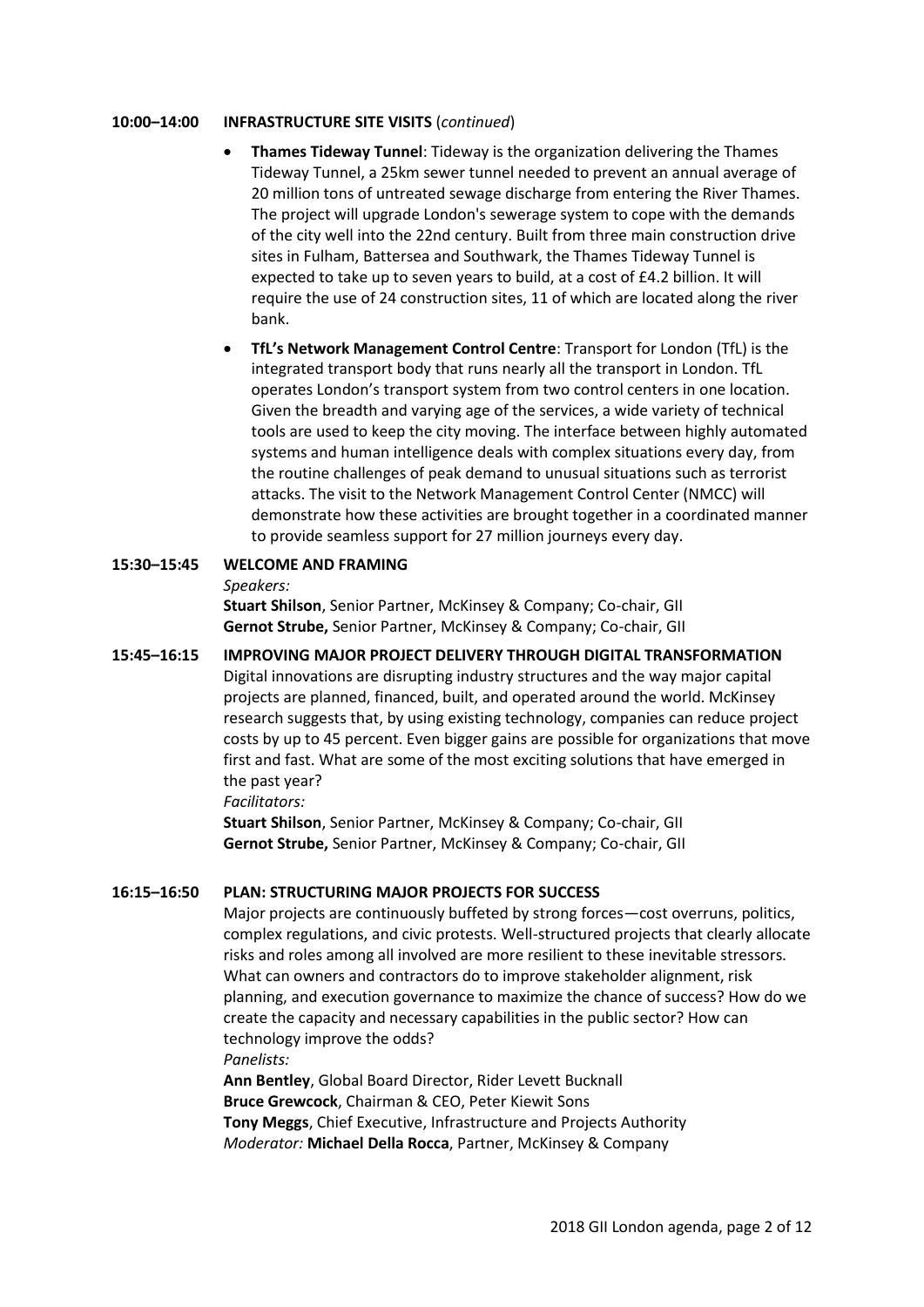# **16:50–17:00 INSPIRING IDEAS: ACCELERATING DIGITAL INNOVATION**

McKinsey analysis suggests that existing digital technologies, when applied comprehensively and efficiently, can reduce overall project costs dramatically. When viewed in the context of construction's \$1.6 trillion productivity opportunity, digital solutions could produce more improvement than any other lever. This session will spotlight pockets of innovation across the industry, investment trends, and actions that can help organizations maintain their competitive advantage. *Presenter*: **Steffen Fuchs**, Senior Partner, McKinsey & Company

# **17:00–17:35 FINANCE: RETHINKING THE ROLE OF THE INSTITUTIONAL INVESTOR**

The infrastructure industry is experiencing one of the biggest shifts in infrastructure finance over the past decade. With brownfield assets hotly contested and in short supply, returns are considerably less favourable than they once were so institutional investors are going after greenfield projects. As institutional capital gets involved earlier in the project life cycle, what engineering, consulting, and other technical expertise will investors need to engage and manage the development risks? What new collaborations and business models will unfold? What technologies and approaches—such as data analytics and capex optimization—can improve the outcomes?

*Panelists:*

**Laurie Mahon**, Vice Chair, Global Investment Banking, CIBC World Markets **Andrew Rose**, Chief Executive Officer, Global Infrastructure Investor Association **Michael Sabia**, President and CEO, Caisse de dépôt et placement du Québec *Moderator:* **Robert Palter**, Senior Partner, McKinsey & Company

# **17:35–17:45 INSPIRING IDEAS: USING TECHNOLOGY TO RADICALLY CHANGE HOW WE DESIGN AND COMMUNICATE PROJECTS**

Imagine a future in which we design and experience a physical space before it is built, test spatial configurations to scale immediately, experience and compare spaces all over the world simultaneously, interact with collaborators in real time, and share 3D solutions with investors, regulators and the public. This session will explore how the latest virtual and augmented reality solutions are transforming our industry. This future is now!

*Presenter:* **Jan Bunge**, Managing Director, Squint Opera

# **18:00–19:00 WELCOME RECEPTION**

# **19:00–21:30 DINNER AND KEYNOTE DISCUSSION**

*Welcome:* **Dame Vivian Hunt**, Senior Partner, McKinsey & Company *Speaker:* **Sir John Armit CBE,** Chairman, National Infrastructure Commission *Moderator:* **Kevin Sneader***,* Global Managing Partner, McKinsey & Company

**21:30–22:30 NIGHTCAP**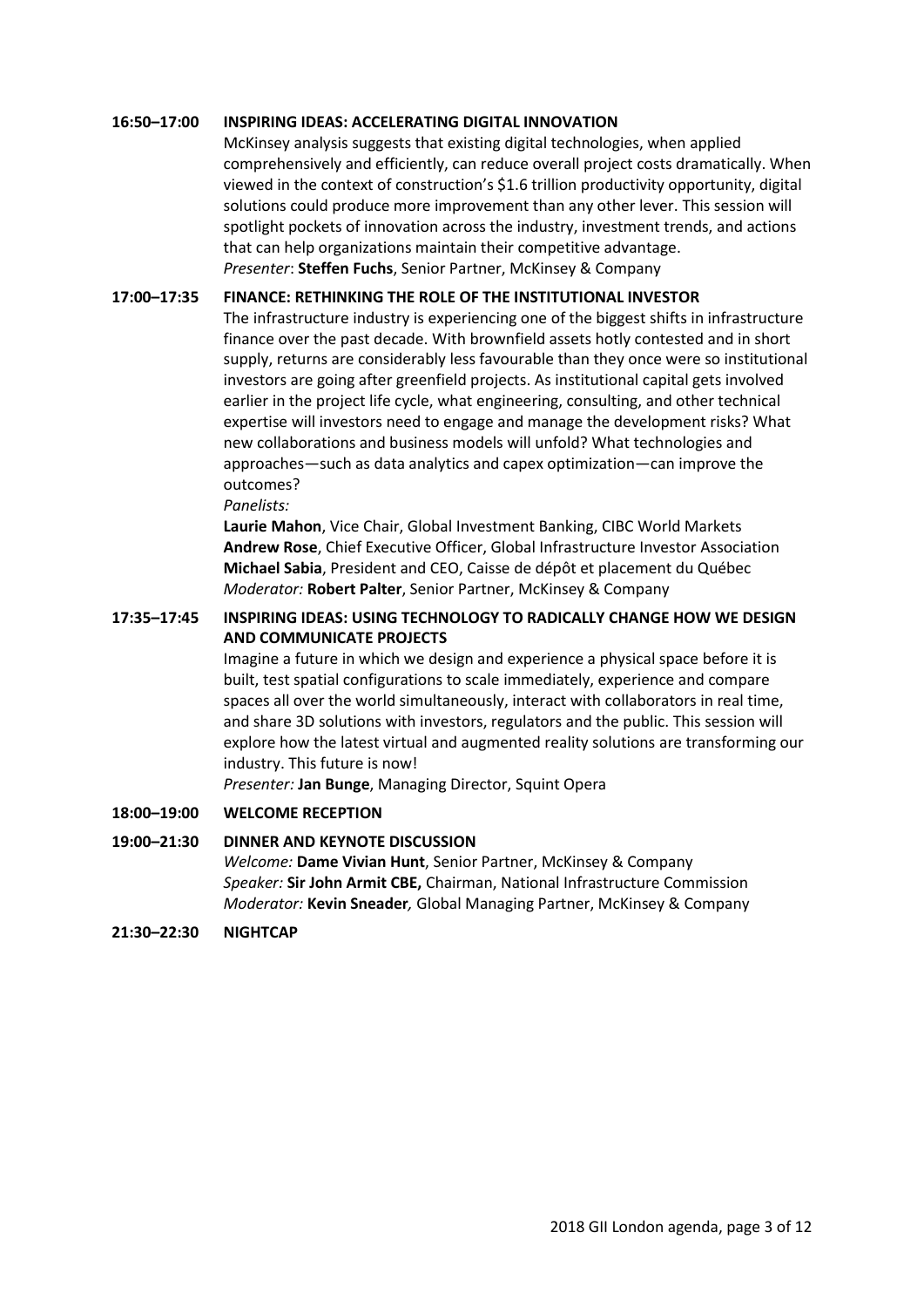# **Tuesday, October 30**

#### **08:30–09:30 DISCUSSION SESSION**

*Participants select one of four concurrent pillar discussion sessions*

# **PLAN: PREPARING FOR THE FUTURE OF ENGINEERING**

The engineering and construction industry is on the cusp of a new era, with novel applications and tools changing how companies design, plan, and deliver projects. As major projects increase in complexity and cost, how does the current approach need to change to ensure that projects benefit from digitization, automation, vertical integration, and solution selling? How will these innovations change project roles and execution? Who will capture the "technology dividend"? *Discussion Leaders*:

**Phillip Aiken,** Chairman, Balfour Beatty **Leigh Jasper**, Chief Executive Officer, Aconex **Joseph Pangalila**, Chief Executive Officer, PT Tripatara **Tom Wolf**, Chief Executive Officer, RIB Software *Facilitator*: **Koen Vermeltfoort**, Partner, McKinsey & Company

# **FINANCE: INNOVATING REVENUE MODELS FOR MAJOR PROJECTS**

Given their complexity, long-term return profile, and delivery risks, a compelling and robust business case is essential to finance major capital projects. Beyond optimizing a project's capital profile and reducing schedule risks, what creative new revenue models can maximize funds and improve bankability? How can technology create new value in project sourcing, evaluation, structuring, and risk allocation? *Discussion Leaders:*

**Pierre Lavallée,** President & CEO, Canada Infrastructure Bank **Bruno Roy**, Chief Financial Officer, WSP

**Matthew Vickerstaff**, Deputy CEO and Head of Project Finance, Infrastructure and Projects Authority

**Michael Volkermann**, Global Head of Project Finance, Deutsche Bank *Facilitator:* **Aaron Bielenberg**, Expert Associate Principal, McKinsey & Company

# **BUILD: RECOVERING PROJECTS IN DISTRESS**

Project leadership, transparency and team behaviours have an outsized impact on project performance and are often the root causes of schedule delays and cost overruns. With more than 90 percent of major projects facing such delays or overruns, what does it take to identify a distressed project early and fix it before the situation becomes unmanageable? What proven strategies can help owners and contractors reset a project? What is the role of technology in assisting this process? *Discussion Leaders:*

**David O'Connor**, Head of Global Projects, BP

**DK Sen**, Whole Time Director & Senior EVP (Infrastructure), Larsen & Toubro **Chris Shephard**, Vice President of Construction, Trimble

**Jennifer Weitzel**, Director Infrastructure Supply Chain, Microsoft *Facilitator:* **Filipe Barbosa**, Senior Partner, McKinsey & Company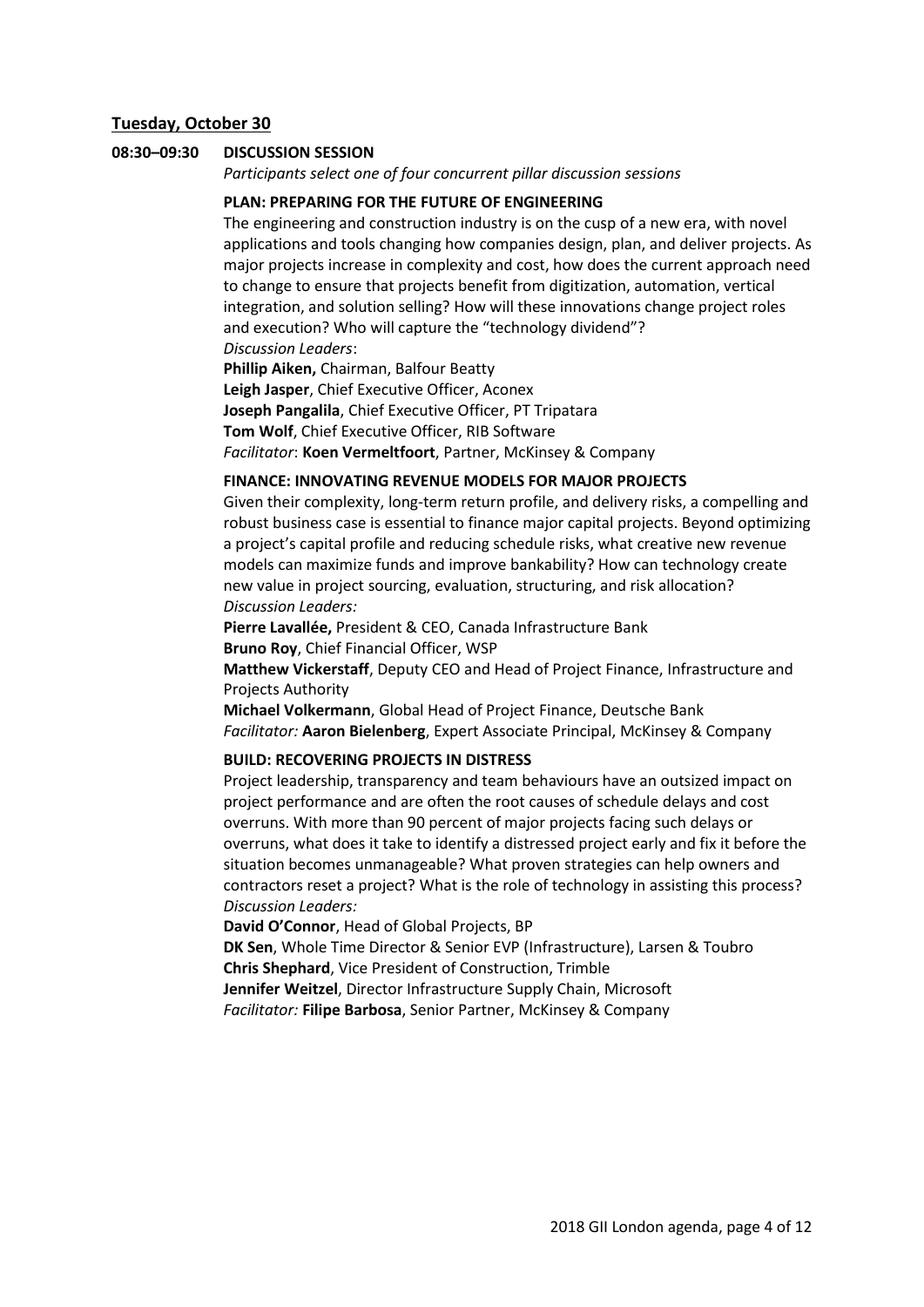## **08:30–09:30 DISCUSSION SESSION** (*continued*)

# **OPERATE: ADAPTING TO THE FUTURE OF MOBILITY**

Every day, billions of people and tons of goods move by road, rail, air, and water but the consequences are significant—pollution, CO2 emissions, congestion, and a massive load on public budgets. However, new technologies and financing pressures are generating major shifts in mobility. How can mobility players adapt to a future that is increasingly autonomous, connected, electrified, and shared? How will future mobility patterns change the value pools in traditional asset classes? What will customers expect from operators to improve their experience? *Discussion Leaders:*

**Roy Brannen**, Chief Executive, Transport Scotland, **Philip Hoare,** Chief Executive Officer, Atkins **Amit Rikhy,** President and CEO, Carlyle Airport Group **Tom Wright**, President, Regional Plan Association *Facilitator:* **Tyler Duvall**, Partner, McKinsey & Company

# **09:40–10:15 BUILD: USING COLLABORATION TO IMPROVE PERFORMANCE**

The relationship between owners and contractors is broken. For years collaboration has been heralded as the answer, yet the theory is stronger than the practice. How do we overcome the barriers that prevent us from implementing collaborative approaches? What innovative risk-sharing and supply-chain solutions (with supporting contracts) could build trust and incentivize better performance? How do the roles and business models of owners, contractors, and investors need to shift? *Panelists:*

**Heinz Ehrbar,** Head Competence Center Major Projects, Deutsche Bahn **Paul Gibbs**, Regional Manager, UK Bechtel **Cressida Hogg**, Chairman, Landsec *Moderator:* **Jim Banaszak**, Partner, McKinsey & Company

## **10:15–10:25 INSPIRING IDEAS: CREATING CITIZEN-CENTRIC CITIES**

Over the next decade, the current generation of smart city applications will impact cities across seven quality-of-life dimensions: safety, time/convenience, health, environmental quality, social connectedness, jobs, and cost of living. Reviewing progress in 50 smart cities, McKinsey Global Institute identified how smart applications can solve entrenched and emerging urbanization challenges. What are the insights for cities and how can these applications improve quality of life? *Presenter*: **Jonathan Woetzel**, Senior Partner, McKinsey & Company; Director, McKinsey Global Institute

## **10:25–11:00 OPERATE: DIGITIZING INFRASTRUCTURE ASSETS**

Digitization is inevitable and is varying states of maturity in different asset classes. As end-to-end optimization, IoT, and digital twins become mainstream, the way we design, deliver, operate, and maintain our infrastructure will be radically different and customers will demand the same experience they receive from existing digitized sectors. What needs to be done to accelerate digitization across all asset classes? What are the individual and institutional capabilities needed to make persistent use of digital assets? Is the case for digital twins as strong as we have been led to believe?

*Panelists:*

**Gregory Bentley**, Chief Executive Officer, Bentley Systems **Greg Hodkinson**, Chairman, Arup **Jens Holmboe**, Director General, Danish Road *Moderator:* **Gernot Strube**, Senior Partner, McKinsey & Company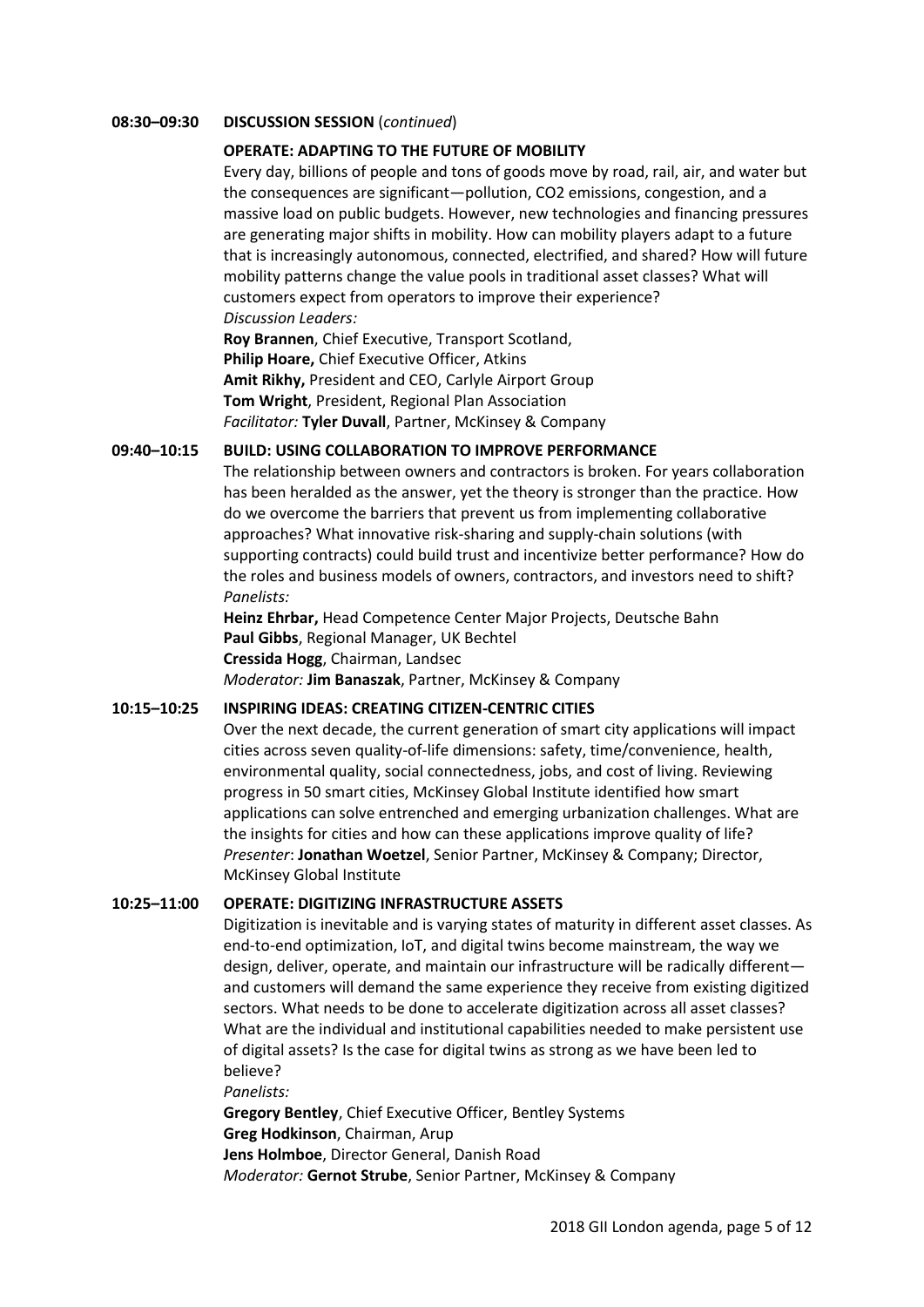# **11:00–11:30 NETWORKING BREAK**

# **11:30–12:05 CROSS-CUTTING: CULTIVATING GREAT PROJECT LEADERS**

Several studies indicate that the project leader is the primary driver of project performance but organizations have struggled to identify their peak performers and build these capabilities in-house. How can the industry bridge the talent gap and cultivate a skilled and diverse class of project leaders? How will the typical project leader role change in a digital environment? *Panelists*:

**Ian Davis**, Chairman, Rolls-Royce **Nonyameko Mandindi**, Chairman, Group Five **Terry Morgan**, Chairman, Crossrail *Moderator:* **Hugh Thorneycroft,** Consultant, Spencer Stuart

# **12:05–12:15 INSPIRING IDEAS: BUILDING BRIDGES TO PROSPERITY**

Almost one billion people around the world don't have safe access to critical resources like health care, education, or employment due to an impassable river. Tackling this challenge through last mile infrastructure investments, Bridges to Prosperity has positively impacted the lives of over one million people in 22 countries. The program has demonstrated that investing in connecting rural populations significantly increases health care visits, school enrollment, household income, and economic opportunities. What is the potential for this community to broaden and accelerate basic infrastructure efforts such as this? *Presenter:* **Avery Bang**, President and CEO, Bridges to Prosperity

# **12:15–12:50 CROSS-CUTTING: CONNECTING EURASIA**

Multiple initiatives point to the growing importance of connecting countries in Europe and Asia—the Asian Infrastructure Investment Bank is a new multilateral development bank with members across the world; new investors and capital pools have emerged to help build out China's Belt and Road Initiative (BRI); and India, Russia, Turkey, and the European Union are working on improving connectivity. How are multinational projects being financed? What opportunities exist for international companies to engage in BRI projects? How can high standards and good governance be assured?

#### *Panelists*:

**Danny Alexander**, Vice-President & Corporate Secretary, Asian Infrastructure Investment Bank

**Uwe Krueger**, Senior Managing Director, Head Business Services, Temasek International

**Nicholas Wong**, Co-head of Worldwide Projects Group, Clifford Chance *Moderator:* **Jonathan Woetzel**, Senior Partner, McKinsey & Company; Director, McKinsey Global Institute

## **12:50–14:15 LUNCH**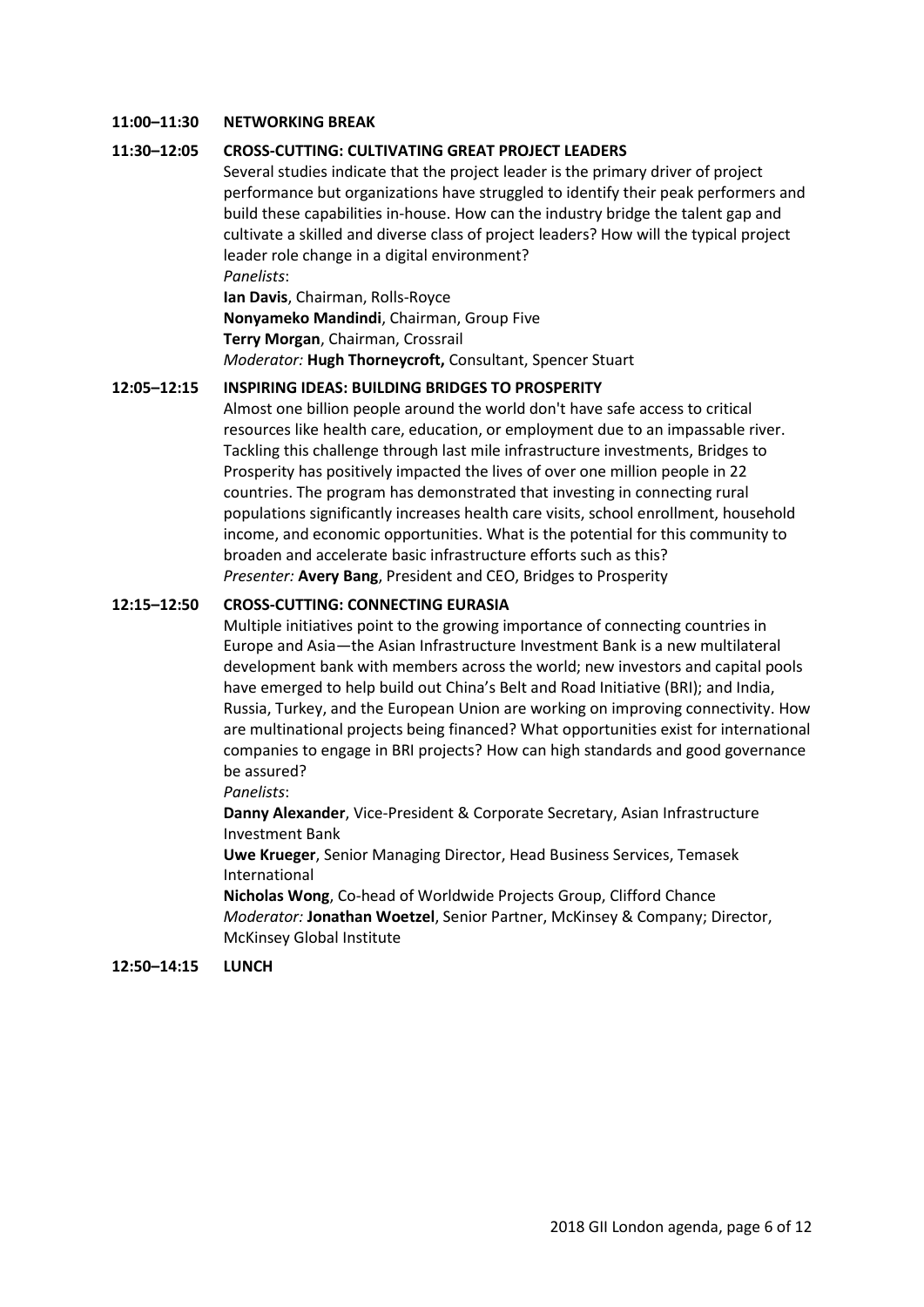## **14:15–15:15 SOLUTIONS SESSIONS**

*Participants will select one of four concurrent pillar solution sessions, each focusing on a major global project or infrastructure challenge. A senior executive from the organization will spend 10-minutes introducing the project and framing its biggest challenges. The participant group, representing deep expertise from around the world, will spend the remaining 50 minutes in a facilitated discussion, solving for these challenges*.

# **PLAN: ACCELERATING HEATHROW'S EXPANSION**

Expanding Heathrow is one of the largest and highest profile infrastructure developments in the United Kingdom. With final planning consent expected in 2020 and a new runway scheduled to open in mid-2020, the challenge is to ensure that a world class hub can be privately financed and sustainably delivered at an affordable airport charge. What would it take to reduce the timeline and bring more capacity on earlier? How should Heathrow manage the design complexity and boil it down to one coherent option? What stakeholder engagement techniques can help identify the right incentives, while managing the unknowns inherent in the planning process?

*Discussion Leaders:*

**John Holland-Kaye**, Chief Executive Officer, Heathrow Airport Holdings **Andrew Macmillan**, Chief Strategy Officer, Heathrow Airport Holdings *Facilitators*:

**Dominic Maxwell**, Associate Partner, McKinsey & Company **Michael Della Rocca**, Partner, McKinsey & Company

#### **FINANCE: THE BUSINESS CASE FOR THE DIGITAL RAILWAY**

The "Digital Railway" is Network Rail's planned major capital upgrade that will deliver increased capacity, reliability, and a 21st century transformation of how UK railways are managed, operated and maintained. However, the inherent complexities of an upgrade which touches many parts of the devolved industry structure, makes this challenging. Therefore, it is critical for the industry to come together and align on their approach to planning and delivering the upgrade. What are the best approaches to understanding the costs and benefits in such a complex system? How does Network Rail ensure that the program will be attractive to third party investment?

*Discussion Leader:*

**Andrew Haines**, Chief Executive Officer, Network Rail *Facilitators*:

**Stuart Shilson**, Senior Partner, McKinsey & Company **Robert Palter**, Senior Partner, McKinsey & Company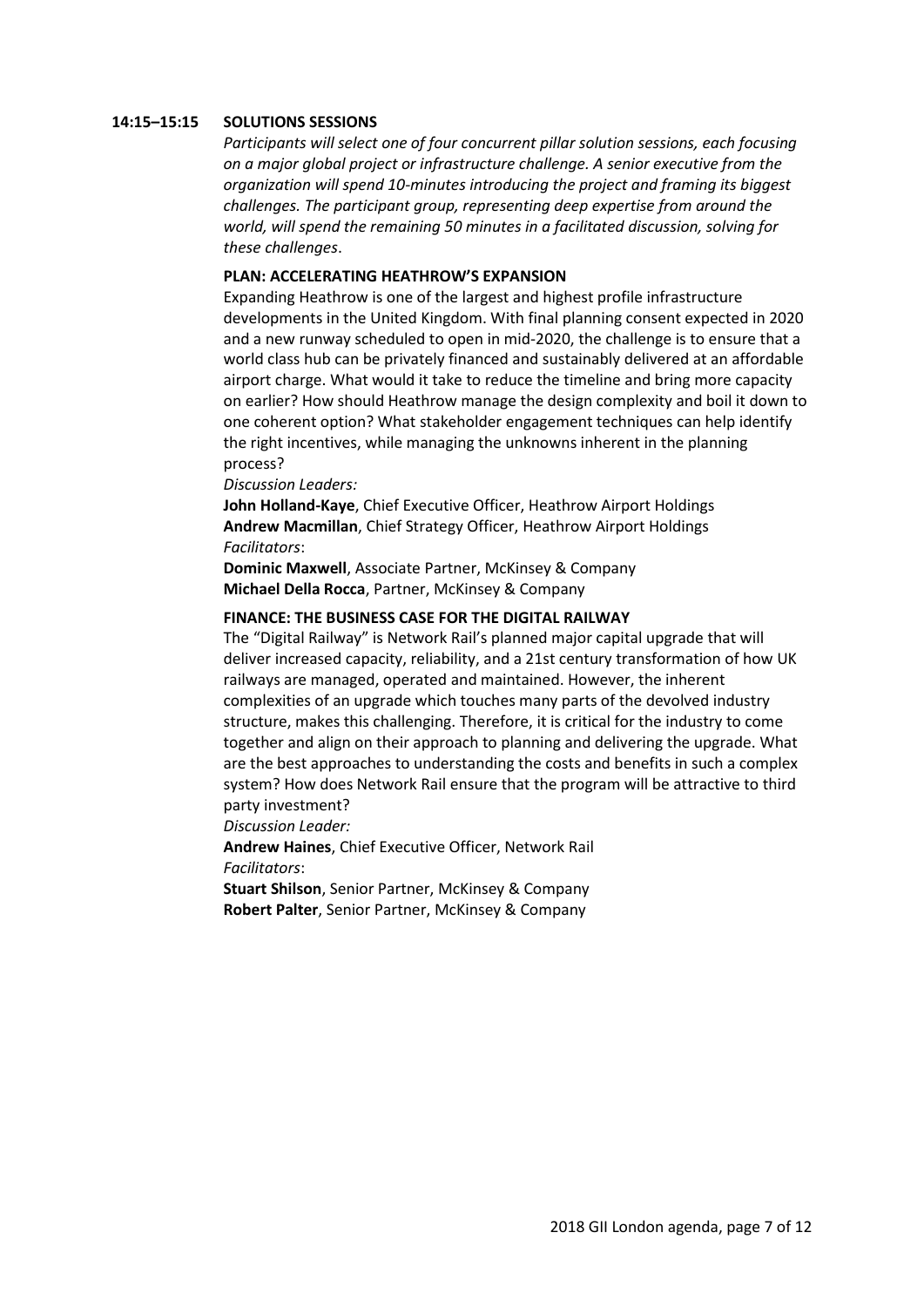## **14:15–15:15 SOLUTION SESSIONS** *(continued)*

# **BUILD: DELIVERING MAJOR PROJECTS IN URBAN DENSITY**

Providing housing and infrastructure for an estimated 2.5 billion new urban residents by 2050 will require the delivery of major projects in large cities at scale. While the challenges are well recognized—regulation, economic disruption, supply chain, labor availability—the magnitude of their impacts have grown as cities become denser and buildings taller. What master planning and urbanization approaches can make a difference? How can we leverage technology, tools and process management to improve the outcomes? What new business models and financing approaches are working in this scenario?

*Discussion Leader:*

**Dan McQuade**, Group President, Construction Services, AECOM *Facilitators:*

**Gernot Strube**, Senior Partner, McKinsey & Company **Jim Banaszak**, Partner, McKinsey & Company

# **OPERATE: FUTUREPROOFING LONDON'S TRANSPORT SYSTEM**

London is famous for excellent multimodal transport in a congested city, despite legacy systems that are tough to upgrade and connect. As London and other cities plan for the inevitable transport evolution over the next 30 years, how can we optimize journey flow with limited capital investment? How do we prepare for a future that will be autonomous, connected, electrified, and shared? What role does improving the customer experience play in this future reality? *Discussion Leader:*

**Shashi Verma**, Chief Technology Officer & Director of Strategy, Transport for London *Facilitators*:

**Tyler Duvall**, Partner, McKinsey & Company **Nick Bertram**, Associate Partner, McKinsey & Company

## **15:25–16:25 DISCUSSION SESSIONS**

*Participants select one of four concurrent pillar discussion sessions:*

## **PLAN: CREATING RESILIENT AND CLIMATE-SMART INFRASTRUCTURE**

Increasing coastal urbanization, coupled with climate change and sea level rise, is dramatically intensifying the impact and cost of major storms. In the United States, the cost of weather and climate related disasters in 2017 alone reached \$310 billion. How do we adjust our economic model to address the current and likely future vulnerabilities in our infrastructure? Who is best positioned to develop a long-term, sustainable path forward? How can technology assist in increasing resilience and mitigating risk?

*Discussion Leaders:*

**Clare Burgess**, Partner, Clifford Chance

**Scott Jacobs**, Co-Founder & CEO, Generate Capital

**Morgan Landy**, Global Director, Infrastructure and Natural Resources , IFC **Nitesh Mistry**, Head of Infrastructure Finance, Swiss Re

**Rt Hon Claire Perry MP,** Minister of State for Energy and Clean Growth, United Kingdom

*Moderator*: **Tim McManus**, Vice President, Major Projects, McKinsey & Company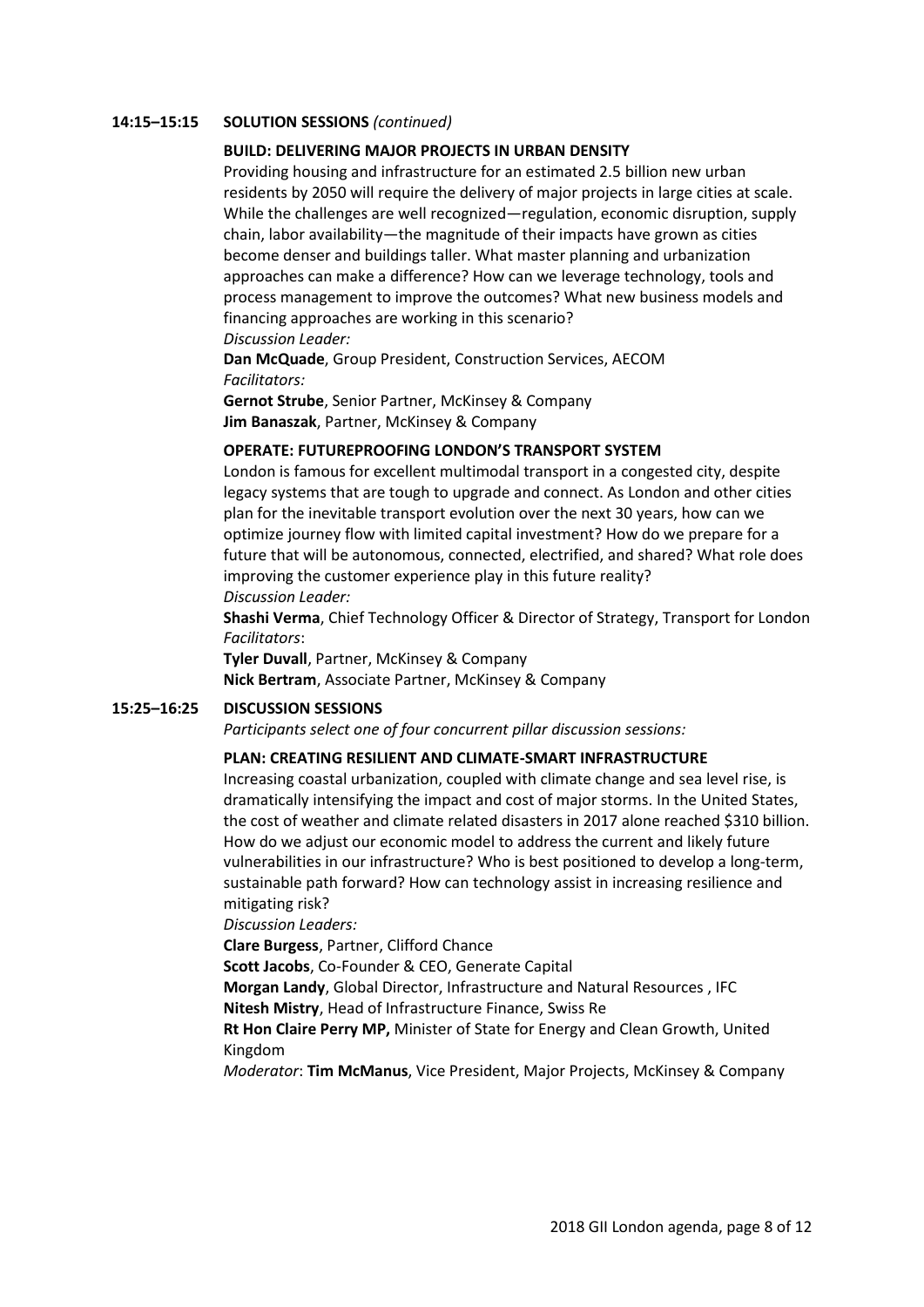## **15:25–16:25 DISCUSSION SESSIONS** *(continued)*

# **FINANCE: WINNING IN A WORLD OF DIGITAL DISRUPTION**

Technology is disrupting infrastructure investing by challenging the viability of certain assets and business models, while simultaneously opening new opportunities. This has resulted in a wave of new players competing for assets in this rapidly evolving space. How are these new infra investors identifying and engaging with the most transformative technologies? What can be done to accelerate technological adoption across the sector? How do the incumbent investors compete in this new era?

#### *Discussion Leaders:*

**Darren Bechtel**, Founder & Managing Director, Brick & Mortar Ventures **Patrick Charbonneau**, Managing Director, PSP Investments **Ed Clarke**, Co-founder & Director, Infracapital **Susan Gray**, Global Head of Corporate & Infrastructure Ratings, S&P Global *Facilitator:* **Alastair Green**, Partner, McKinsey & Company

## **BUILD: ADAPTING THE E&C BUSINESS MODEL**

Completing projects on time and on budget under existing business models is increasingly difficult. Owners are taking on more ambitious and complex projects and expecting better productivity, stretching some contractors to the limit. Simultaneously, huge investments have poured into technology start-ups that are disrupting how traditional E&C activities create value. How do E&C companies adapt their business models to compete in this new world? *Discussion Leaders:*

**Eric Keen**, Chief Executive Officer, HDR Engineering **Patricia Moore**, Managing Director, UK, Turner Townsend **Omar Shahzad**, Chief Executive Officer, Meinhardt Global **Burak Talu**¸ Executive Board Member and CEO, Dogus Construction and Trade *Facilitator:* **Prakash Parbhoo**, Partner, McKinsey & Company

#### **OPERATE: MAKING THE MOST OF BROWNFIELD INVESTMENT**

To improve capacity, it is imperative to optimize existing infrastructure through improved operations and additional investments. How do we identify the small investments that can have major impacts? What goes into deciding whether to upgrade, repurpose, or rebuild existing infrastructure? How do we redesign assets to be agile?

#### *Discussion Leaders:*

**Bruce Hogg**, Managing Director, Canada Pension Plan Investment Board (CPPIB) **Lincoln Leong,** Chief Executive Officer, MTR Corporation **Gianluca Racana**, Director, Zaha Hadid **Mark Reynolds**, Chief Executive, Mace *Facilitator:* **Maria João Ribeirinho**, Partner, McKinsey & Company

#### **16:25–16:40 SWITCH BREAK**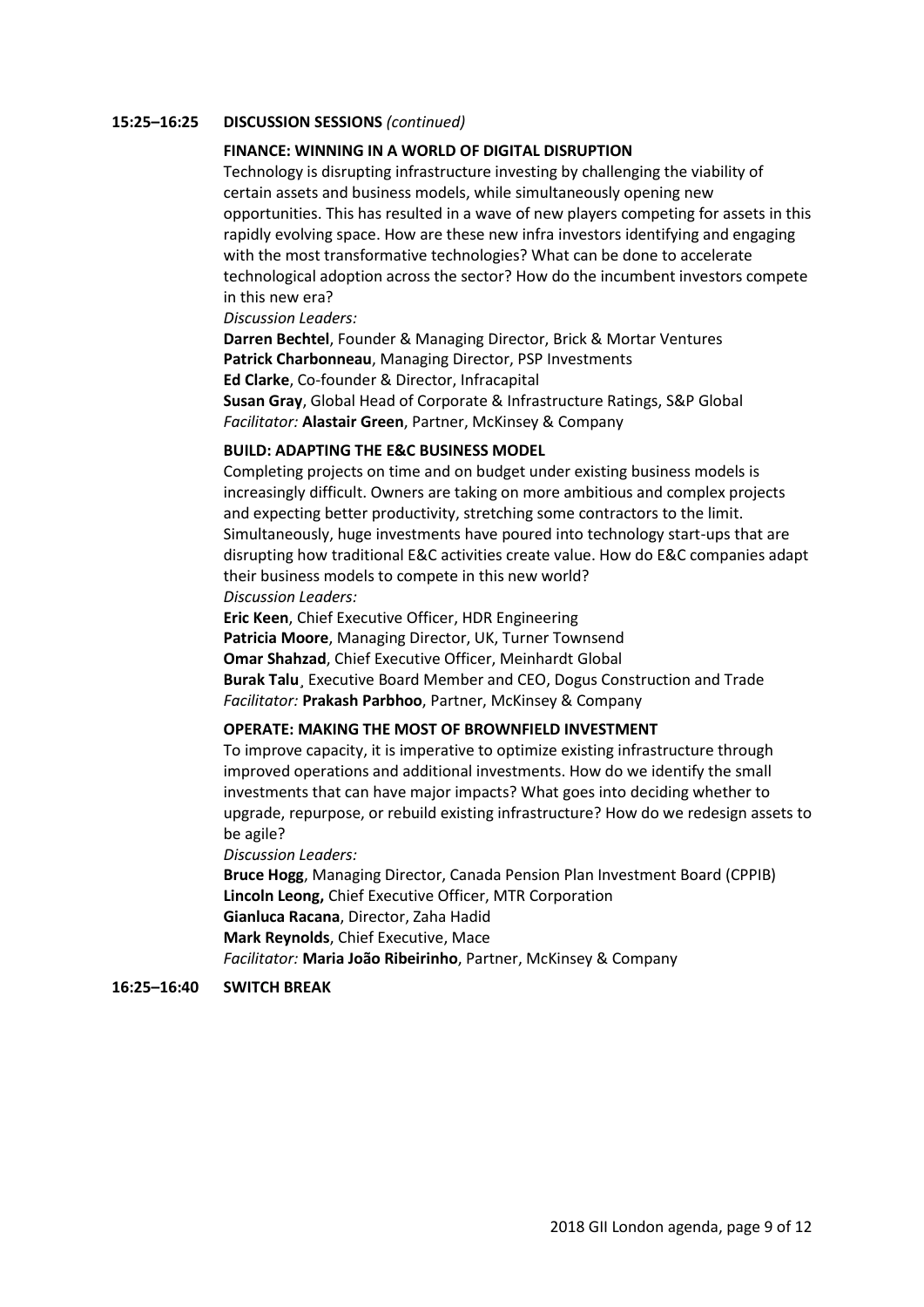# **16:40–16:50 INSPIRING IDEAS: DELIVERING INFRASTRUCTURE WITH DIVERSE GLOBAL TEAMS**

There is growing consensus that a robust inclusion and diversity strategy can attract talent, strengthen decision making, increase innovation, motivate employees, and improve a company's license to operate. Organizations in the infrastructure industry can capture this opportunity by plotting a clear course of action to build competitive advantage, and tying outcomes closely to their strategic goals. Where do we start and what can we learn from the companies who have achieved both a best-in-class culture of inclusion and diversity, and a tangible improvement in performance? *Presenter:* **Dame Vivian Hunt,** Managing Partner, UK and Ireland, McKinsey & Company

# **16:50–17:25 KEYNOTE INTERVIEW**

*Speaker:* **Sir John Parker**, Chairman of Pennon Group and Laing O'Rourke; Lead nonexecutive director, UK Cabinet Office *Moderator:* **Rik Kirkland**, Partner and Director of Publishing, McKinsey & Company

# **17:25–18:00 THE BEST IDEAS**

Recap of the best ideas, insights, and actions from the Global Infrastructure Initiative *Presenter*: **Robert Palter**, Senior Partner, McKinsey & Company

# **18:00–19:00 BREAK**

**19:00–21:30 DINNER AND ENTERTAINMENT**

*Madame Tussauds*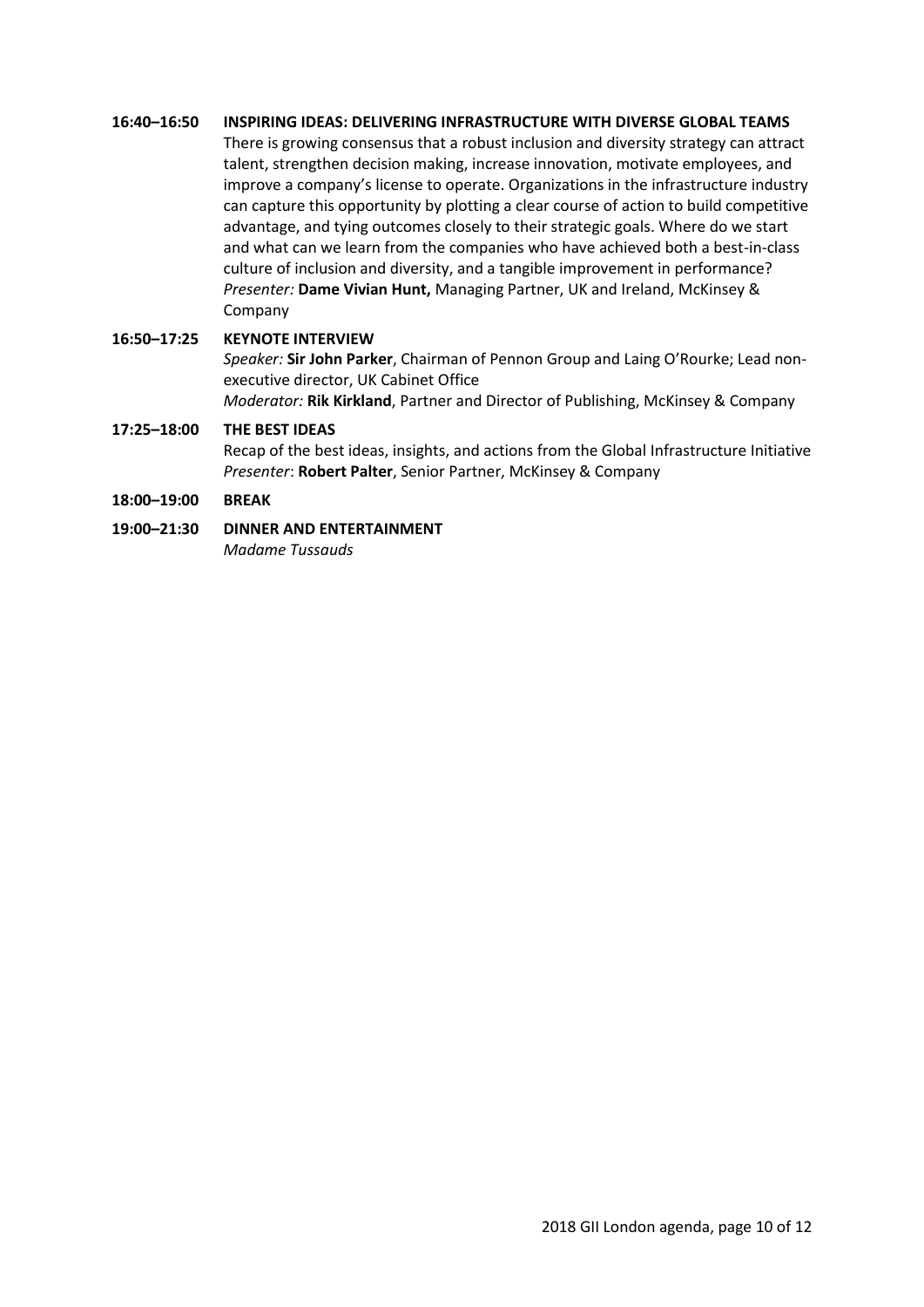# **Wednesday, October 31**

# **09:00–12:00 SECTOR-SPECIFIC ROUNDTABLES**

*GII will be hosting three concurrent sector-specific roundtables covering Engineering & Construction, Energy & Resources, and Real Estate. These sessions will encourage participants to go deeper into the most exciting topics in specific sectors.*

# **REAL ESTATE: THE FUTURE OF REAL ESTATE**

The global real estate market has reached an inflection point with the changing buying patterns of millennial customers and the impact of technology. Taking place from 09:00-15:00, this interactive Real Estate roundtable will tackle the central theme of the **future of real estate**. Key topics will include:

- Understanding market forces creating opportunities and challenges in real estate investment today
- Anticipating millennials' behavior in residential, office and retail real estate
- Preparing for smart cities and districts of the future
- Adapting to the office of the future
- Embracing new construction technologies
- Addressing the affordable housing challenge

#### *Speakers:*

**Méka Brunel**, Chief Executive Officer, Gecina **DING LiYe**, Chairman and CEO, SCPG **James Seppala**, Senior Managing Director, Blackstone Group **Nick Walkley**, Chief Executive, Homes England *Hosts*:

**Subbu Narayanswamy**, Senior Partner, McKinsey & Company **Mukund Sridhar**, Partner, McKinsey & Company

# **ENGINEERING AND CONSTRUCTION: BEYOND MODULAR: FROM PROJECTS TO PRODUCTS**

McKinsey's research has demonstrated the significant productivity opportunities presented by modular construction, new materials and technology-based solutions. However, different asset classes need custom-designed solutions and the right combination is not always clear. Focusing on three core asset classes, participants will explore what it will take for the construction industry to go beyond modular, optimize the mix of new solutions, and collectively shape the projects of the future. What could success look like and what shifts are required to get there? *Speakers*:

**Mark Elliott**, Chief Executive Officer, Northwest Rapid Transit **Tom Elvidge**, General Manager, UK & Ireland, Uber **Simon Jenner**, Chief Operating Officer, Battersea Power Station Development

Company

**Andrew Macmillan,** Chief Strategy Officer, Heathrow Airport Limited **Bruno Balbinot**, Chief Executive Officer, Ambar **Mark Reynolds**, Chief Executive Officer, Mace *Hosts*:

**Jan Mischke**, Partner, McKinsey & Company **Maria João Ribeirinho**, Partner, McKinsey & Company **Nick Bertram**, Associate Partner, McKinsey & Company